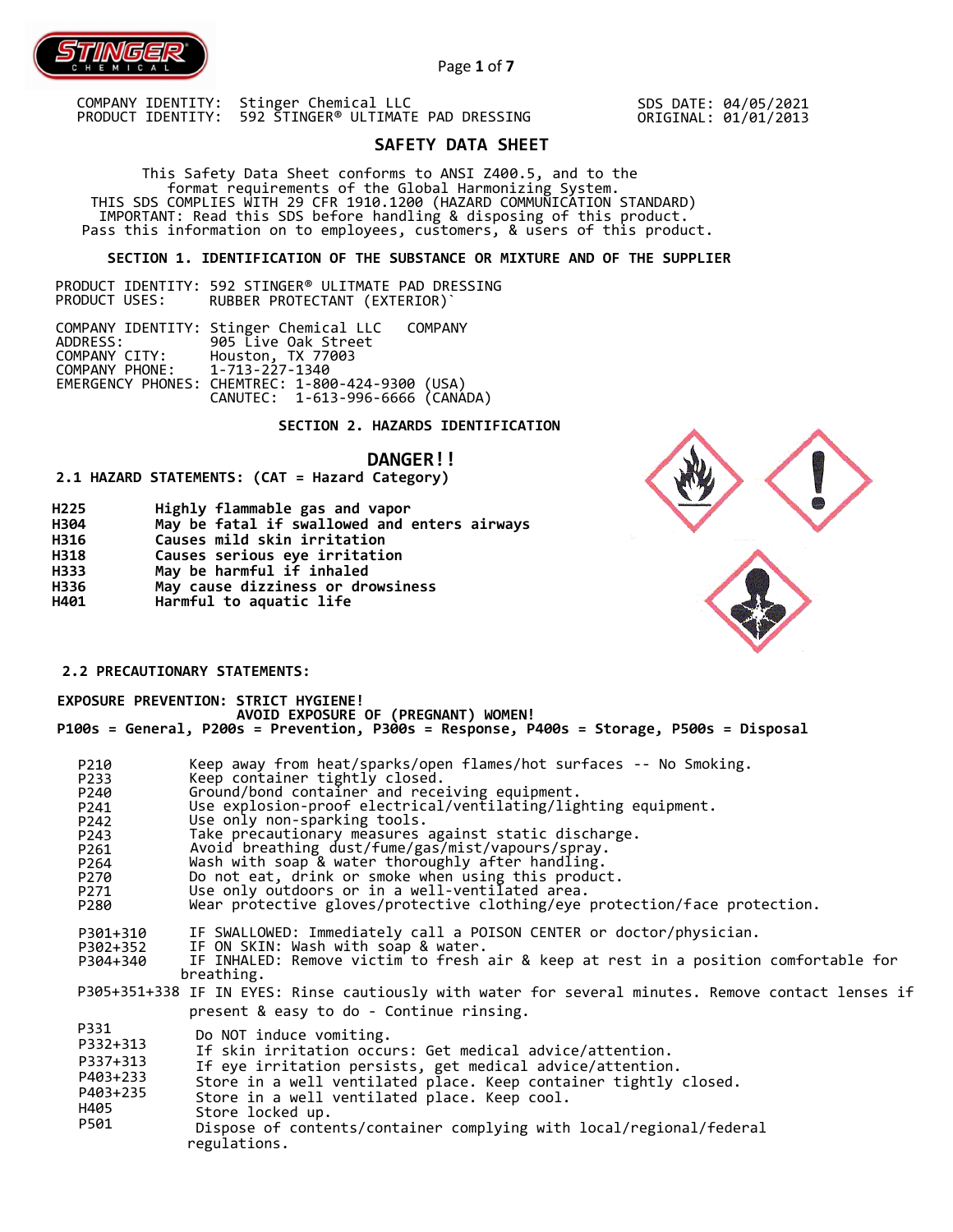#### **SECTION 3. COMPOSITION/INFORMATION ON INGREDIENTS**

| <b>MATERIAL</b>                                       | CAS#        | <b>EINECS#</b>           | WT %  |
|-------------------------------------------------------|-------------|--------------------------|-------|
| Light Hydrotreated Distallate<br>Polydimethylsiloxane | *68410-97-9 | $\overline{\phantom{0}}$ | 40-80 |
|                                                       | 63148-62-9  | -                        | 20-40 |

The specific chemical component identities and/or the exact component percentages of this material may be withheld as trade secrets. This information is made available to health professionals, employees, and designated representatives in accordance with the applicable provisions of 29 CFR 1910.1200  $(I)(1)$ .

TRACE COMPONENTS: Trace ingredients (if any) are present in < 1% concentration, (< 0.1% for potential carcinogens, reproductive toxins, respiratory tract mutagens, and sensitizers). None of the trace ingredients contribute significant additional hazards at the concentrations that may be present in this product. All pertinent hazard information has been provided in this document, per the requirements of the Federal Occupational Safety and Health Administration Standard (29 CFR 1910.1200), U.S. State equivalents, and Canadian Hazardous Materials Identification System Standard (CPR 4).

#### **SECTION 4. FIRST AID MEASURES**

EYE CONTACT: Wash immediately and continuously with flowing water for at least 15 minutes. Remove contact lenses, if present and easy to do. Continue rinsing. Call a physician or poison control center immediately.

SKIN CONTACT: Wash off skin thoroughly with water. Remove contaminated clothing and wash before re-use.

INHALATION: Remove victim to fresh air. Administer oxygen or artificial respiration if breathing is affected or stopped. Seek immediate medical attention.

INGESTION: If swallowed. Wash out mouth thoroughly with water and give plenty of water to drink. DO NOT induce vomiting unless told by a medical professional. Never give anything by mouth to an unconscious person.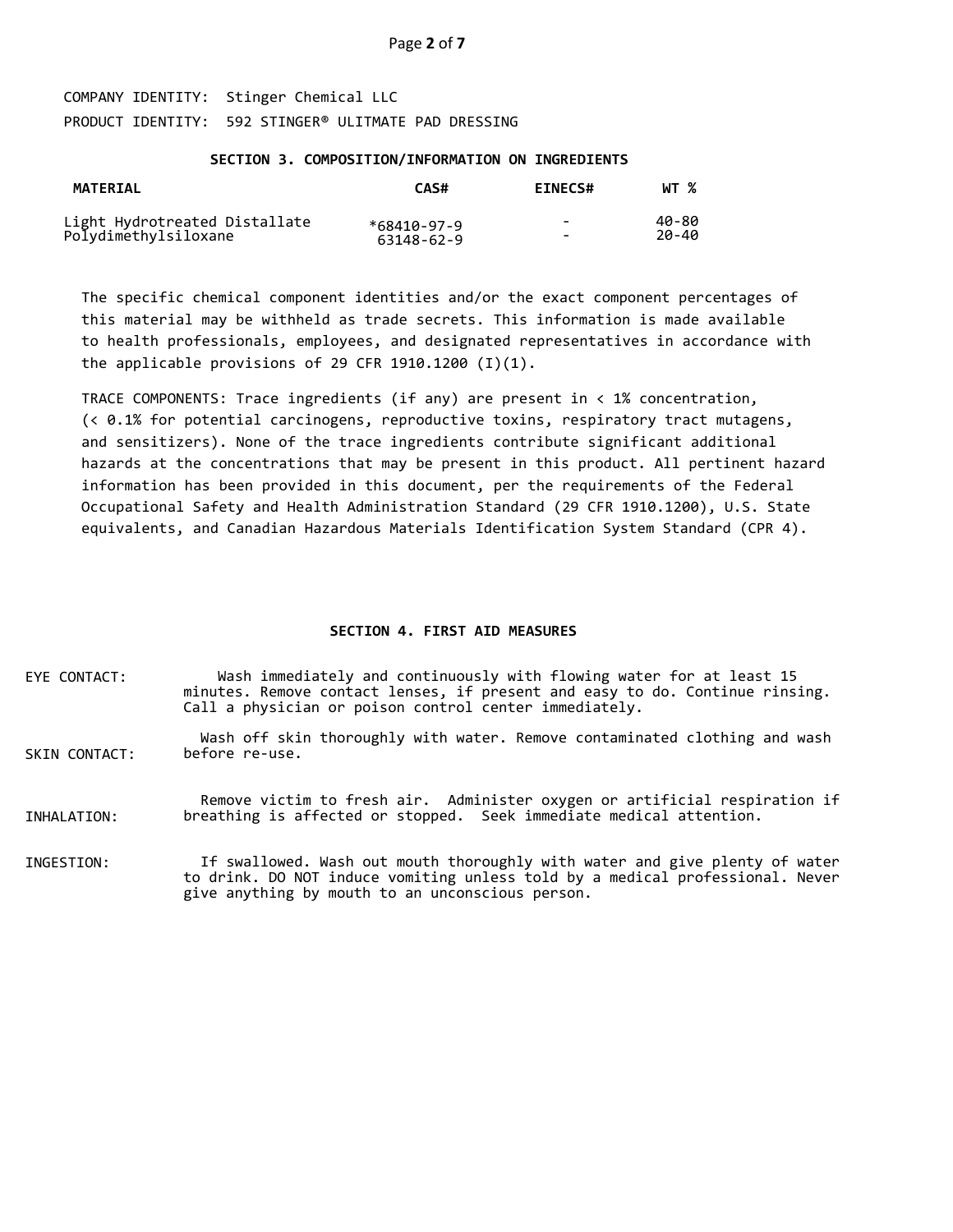### **SECTION 5. FIRE FIGHTING MEASURES**

| Suitable Extinguishing Media:  | Carbon Dioide, dry-chemical or universal type spray foam.                                                                                                                                                                                                                                                                                                                                                                                                                                                                 |
|--------------------------------|---------------------------------------------------------------------------------------------------------------------------------------------------------------------------------------------------------------------------------------------------------------------------------------------------------------------------------------------------------------------------------------------------------------------------------------------------------------------------------------------------------------------------|
|                                | Special Fire Fighting Procedures: Use self-contained breathing apparatus and full bunker gear in<br>fire areas. Evacuate all unprotected personnel from area. Keep<br>containers cool with water fog to minimize swelling taking care<br>not to spread flames with water used for cooling.                                                                                                                                                                                                                                |
| Unusual Fire Fighting Hazards: | Product is flammable and may be ignited by heat, sparks, flames<br>or other sources of ignition (e.g., static electricity, pilot<br>lights or mechanical/electrical equipment). Vapors are heavier<br>than air and may accumulate in low areas. Vapors may travel<br>considerable distancesto a source of ignition where they can<br>ignite, flashback or explode. May create vapor/air explosion<br>hazard indoors, outdoors or in sewers. If container is not<br>properly cooled, it can explode in the heat of a fire. |

## **SECTION 6. ACCIDENTAL RELEASE MEASURES**

| Personal Precautions:      | Keep all sources of ignition and hot metal surfaces away<br>from spill or release. Evacuate all unprotected personnel<br>from the area. |
|----------------------------|-----------------------------------------------------------------------------------------------------------------------------------------|
| Environmental Precautions: | Contain spill if it can be done with minimal risk.                                                                                      |

Prevent liquid from entering drains, sewers or waterways. Notify proper authorities.

Use foam on spills to minimize vapors. Using only nonsparking tools and explosion proof equipment, collect spill on absorbent material and put into approved container. **Methods for Cleaning Up:**

**SECTION 7. HANDLING AND STORAGE** 

## **Handling and Storage:**

Obtain special instructions before use. Wear proper personal protective equipment. Use only in well ventilated areas. Do not breathe vapors or spray mist. Avoid contact with skin, eyes and clothing. Keep away from heat, sparks, and open flame.

Avoid prolonged breathing of mist or vapor. Wash thoroughly after handling. Vent container carefully before opening. Bond and ground all equipment when transferring from one vessel to another. The use of explosion-proof equipment is recommended. "Empty" containers retain residue and/or vapor and may be dangerous. Do not cut, weld, braze solder, drill, grind or expose such containers to heat, flames, sparks, or other ignition sources. Keep containers tightly closed when not in use.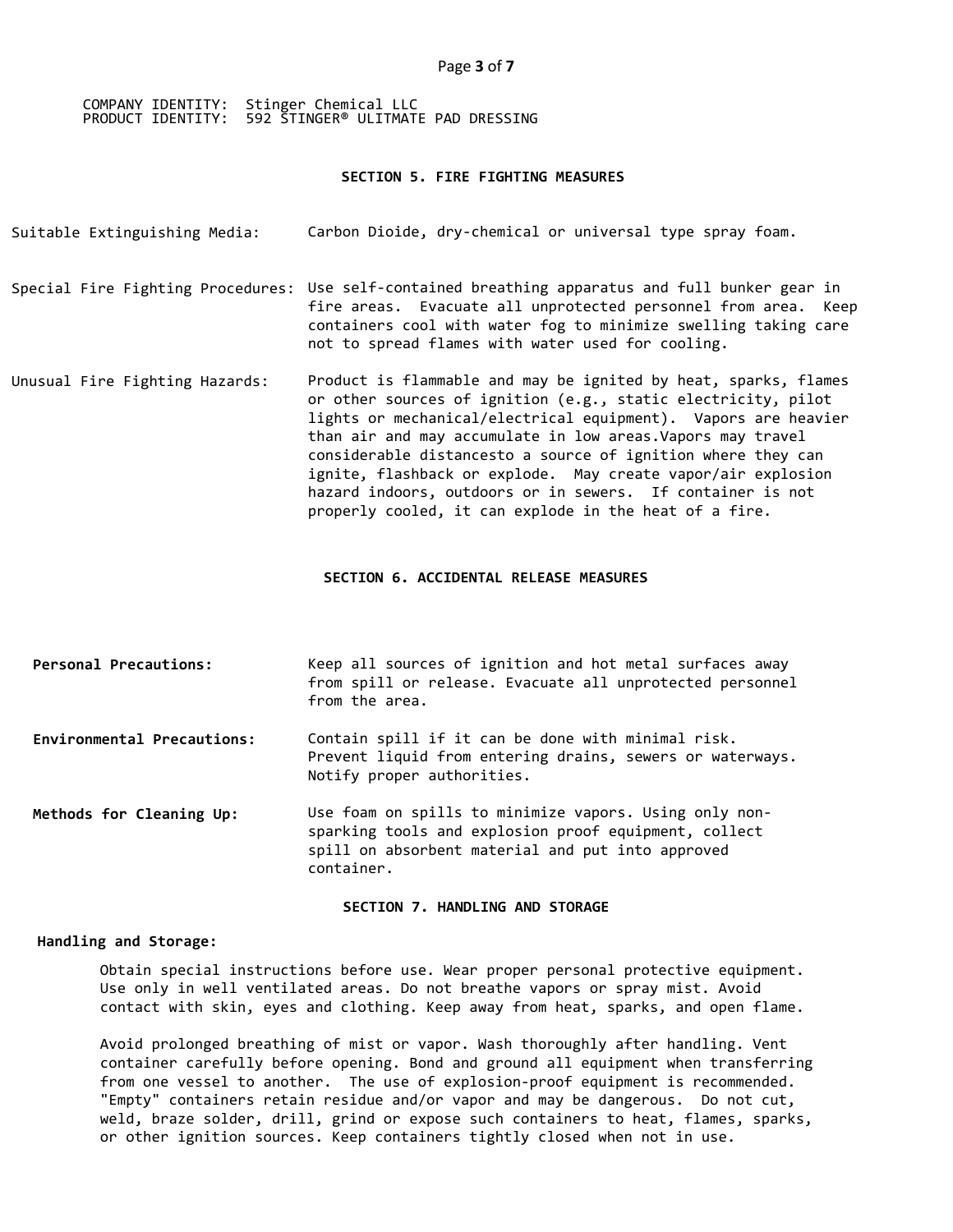| Page 4 of 7 |  |  |  |
|-------------|--|--|--|
|-------------|--|--|--|

## **SECTION 8. EXPOSURE CONTROLS/PERSONAL PROTECTION**

| Component Name                      | $CAS$ #                                                                                                                                                                                                            | <b>OSHA PEL</b>                                                                                                  | <b>ACGIH TLV</b> |
|-------------------------------------|--------------------------------------------------------------------------------------------------------------------------------------------------------------------------------------------------------------------|------------------------------------------------------------------------------------------------------------------|------------------|
| Light Hydrotreated Distallate       | 68410-97-9                                                                                                                                                                                                         | 300 ppm                                                                                                          | 300 ppm          |
| <b>Engineering Controls:</b>        |                                                                                                                                                                                                                    |                                                                                                                  |                  |
|                                     | below the PEL or TLV.                                                                                                                                                                                              | Adequate local or mechanical to reduce vapor or mist to                                                          |                  |
| Monitoring:                         | Follow accepted work practices for handling a flammable<br>material. Do not eat, drink or smoke in areas where this<br>chemical is used or stored. Have eye wash stations and<br>safety showers readily available. |                                                                                                                  |                  |
| Personal Protective Equipment (PPE) |                                                                                                                                                                                                                    |                                                                                                                  |                  |
| Eye Protection:                     |                                                                                                                                                                                                                    | Goggles or approved OSHA device with side shields; do not<br>wear contact lenses when handling this product.     |                  |
| Skin Protection:                    |                                                                                                                                                                                                                    | Impervious solvent resistant gloves. Impervious apron and<br>work boots recommend where splashing may occur.     |                  |
| Respiratory Protection:             |                                                                                                                                                                                                                    | Use the proper respirator in areas where the chemical<br>exposure is unknown or above the OSHA PEL or ACGIH TLV. |                  |

## **SECTION 9. PHYSICAL & CHEMICAL PROPERTIES**

| Appearance                | Blue clear iquid           |
|---------------------------|----------------------------|
| 0dor                      | Watermelon                 |
| pH@25°C                   | not applicable             |
| Melting/Freezing Point    | not available              |
| Flashpoint                | -6 °C (20°F) TCC           |
| Specific Gravity          | 0.809                      |
| Soluability               | Negligible                 |
| Auto-Ignition Temperature | -280 to 470c               |
| Decomposition Temperature | not available              |
| <b>VOC Content</b>        | $70%$ ~                    |
| Odor Threshold            | mot available              |
| <b>Boiling Range</b>      | 98.889 to 117.22°C         |
| Evaporation Point         | Not Available              |
| Flammable Limits - Upper  | 7.6%                       |
| Flammable Limits - Lower  | 1.4%                       |
| <b>VAPOR PRESSURE</b>     | 34.0<br>(mm of Hg) $@20$ C |
| Vapor Density (Air=1)     | 3.2                        |
| Viscosity                 | Not Available              |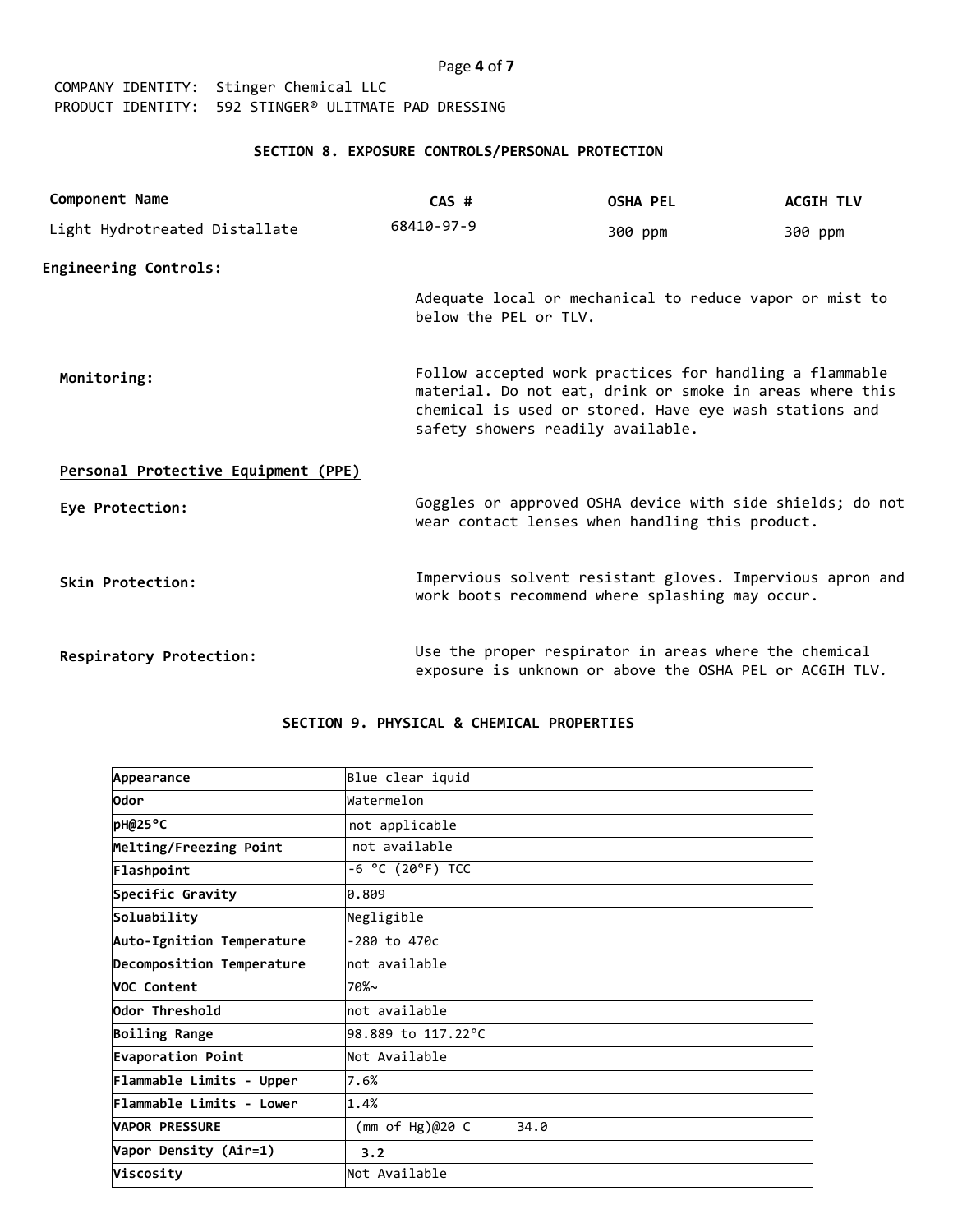#### **SECTION 10 - STABILITY AND REACTIVITY**

| Stability:                          | Risk of Ignition                        |
|-------------------------------------|-----------------------------------------|
| Conditions to Avoid:                | Sparks, fire, and extreme temperatures. |
| Hazardous Decomposition/Byproducts: | None known                              |
| Hazardous Polymerization:           | Will not occur.                         |
| Incompatibilities:                  | None known.                             |
| Polymerization Conditions to Avoid: | None known                              |

## **SECTION 11. TOXICOLOGICAL INFORMATION**

**Likely Route of Exposure:** Routes of entry: inhalation, skin & eyes, ingestion, skin absorption

- **Inhalation:** May cause respiratory tract irritation. Inhalation of vapors may cause drowsiness and dizziness.
- **Eye Contact:** Causes eye irritation including stinging, watering and redness which may result in corneal injury. High vapor concentrations are irritating to the eyes.
- **Skin Contact:** Contact may cause mild skin irritation including redness, burning and drying/cracking of the skin.

**Ingestion:** Aspiration hazard. Can enter the lungs during swallowing or vomiting and cause chemical pneumonia and edema. Low degree of toxicity by ingestion.

**Toxicity: LC50** Not Established **Component Name** Light Hydrotreated Distallate **LD50** "«° + 1 - ° š> " $\Psi$  ¤;  $\ddot{Y}$ 

TARGET ORGANS: May cause damage to target organs, based on animal data. IRRITANCY: Irritating to contaminated tissue. SENSITIZATION: No component is known as a sensitizer. MUTAGENICITY: No known reports of mutagenic effects in humans. EMBRYOTOXICITY: No known reports of embryotoxic effects in humans. TERATOGENICITY: No known reports of teratogenic effects in humans. REPRODUCTIVE TOXICITY: No known reports of reproductive effects in humans.

## Page **5** of **7**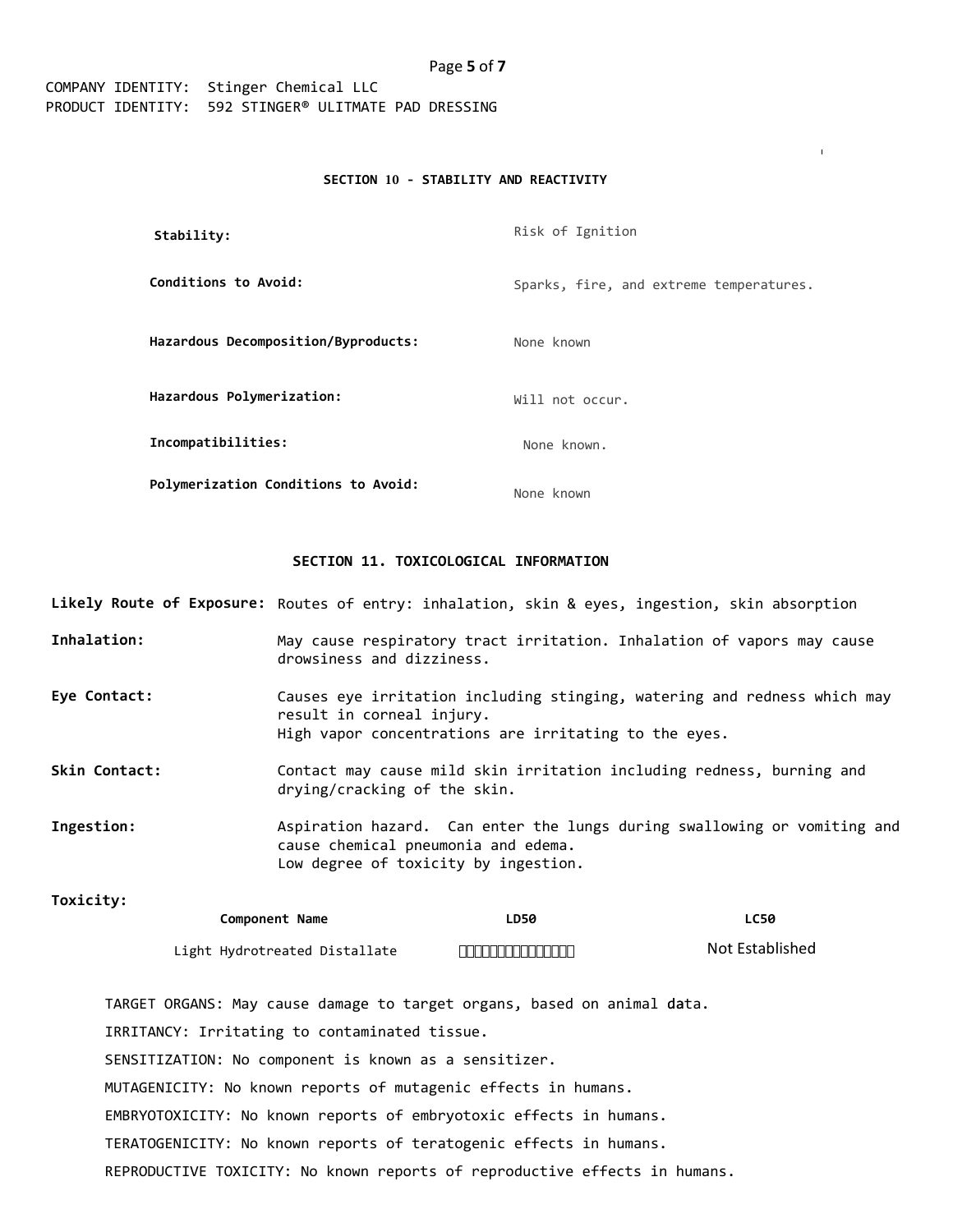## **SECTION 12. ECOLOGICAL INFORMATION**

## **ALL WORK PRACTICES MUST BE AIMED AT ELIMINATING ENVIRONMENTAL CONTAMINATION.**

| ECOTOXICITY:     | Information not available |
|------------------|---------------------------|
| MOBILITY:        | Information not available |
| DEGRADABILITY:   | No data available         |
| BIOACCUMULATION: | No data available         |

## **SECTION 13. DISPOSAL CONSIDERATIONS**

Follow federal, state, and local regulations. RCRA waste codes of D001 if discarded as uncontaminated liquid**.**

## **SECTION 14. TRANSPORT INFORMATION**

DOT/TDG SHIP NAME: UN1268, Petroleum distillates, n.o.s., 3, PG-II

MARINE POLLUTANT: No

DRUM LABEL: (FLAMMABLE LIQUID) IATA / ICAO: UN1268, Petroleum distillates, n.o.s., 3, PG-II IMO / IMDG: UN1268, Petroleum distillates, n.o.s., 3, PG-II

EMERGENCY RESPONSE GUIDEBOOK NUMBER: 128

 **SECTION 15. REGULATORY INFORMATION** 

**SARA SECTION 311/312 HAZARDS:**

Acute Health, Fir**e**

**TSCA STATUS:**

The components of this product are listed on the TSCA Inventory

**SARA Title III Section 313 Supplier Notification:** 

No chemicals in this material are subject to the reporting requirements

**SARA TITLE III INGREDIENTS CAS# EINECS# WT% (REG.SECTION) RQ(LBS)**